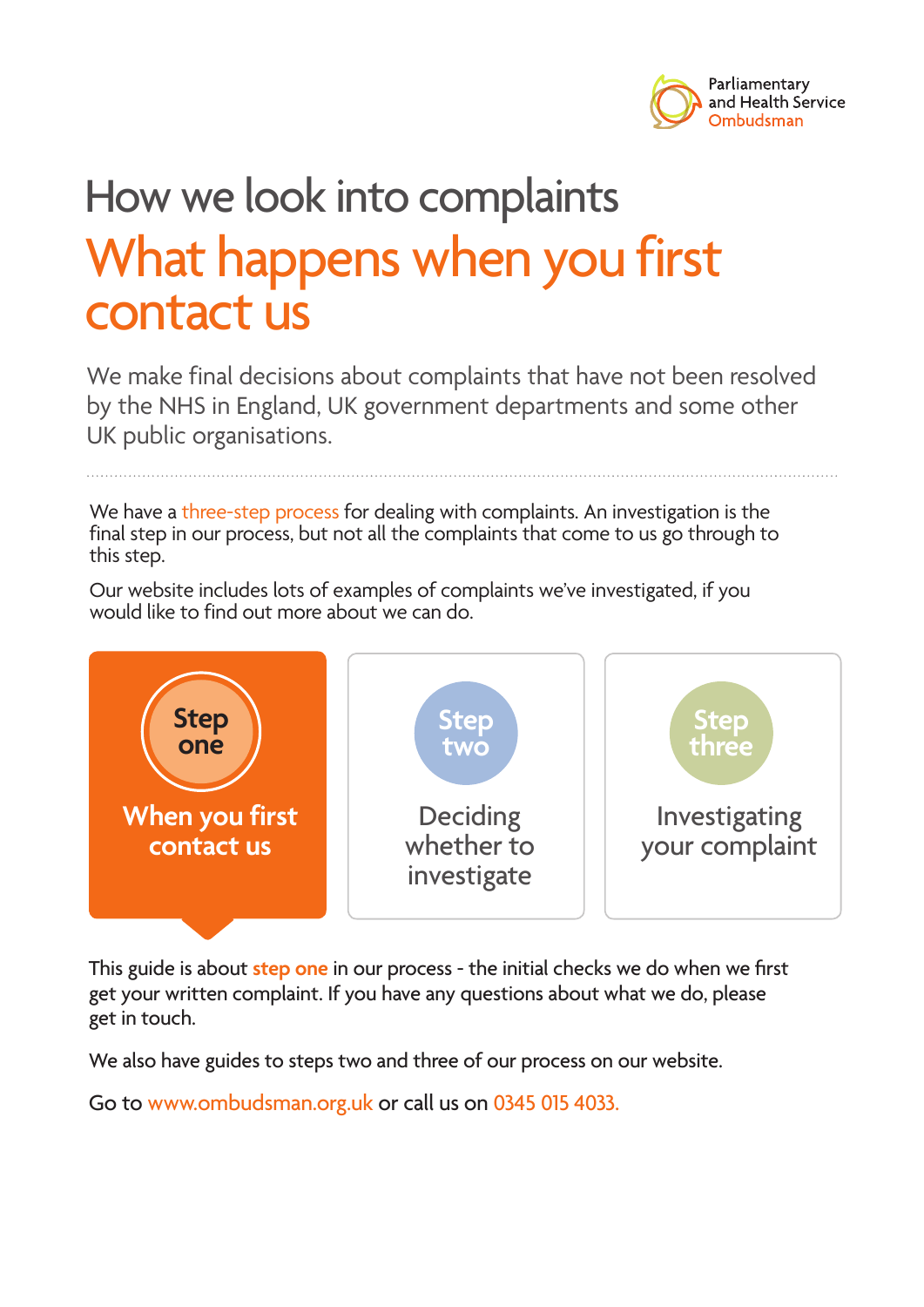

# **What to expect: a quick guide to step one**

When you first get in touch with your complaint, there are some initial checks we do to make sure that we can help.

### We look at:

- what and who your complaint is about and what you want to happen as a result of complaining to us,
- what steps you have taken already to get your complaint sorted out.

We need to have a good understanding of your complaint so if we need more information from you, we will let you know.

We also explain more about our role and the kinds of things we can and cannot do, to make sure we are the right organisation to help with your complaint.

By the end of step one in our process, you will know:

- more about our role, what we can and cannot investigate, and how we work
- whether your complaint is ready for us, if we can potentially investigate it, and what will happen next
- who else might be able to help with your complaint, if we can't.

### **How long will this take?**

We aim to complete this step in our process within **five working days** of receiving your complaint. We'll then let you know if we're going to look at it in more detail, which is step two in our process.

The rest of this guide has more details about the checks we do at step one.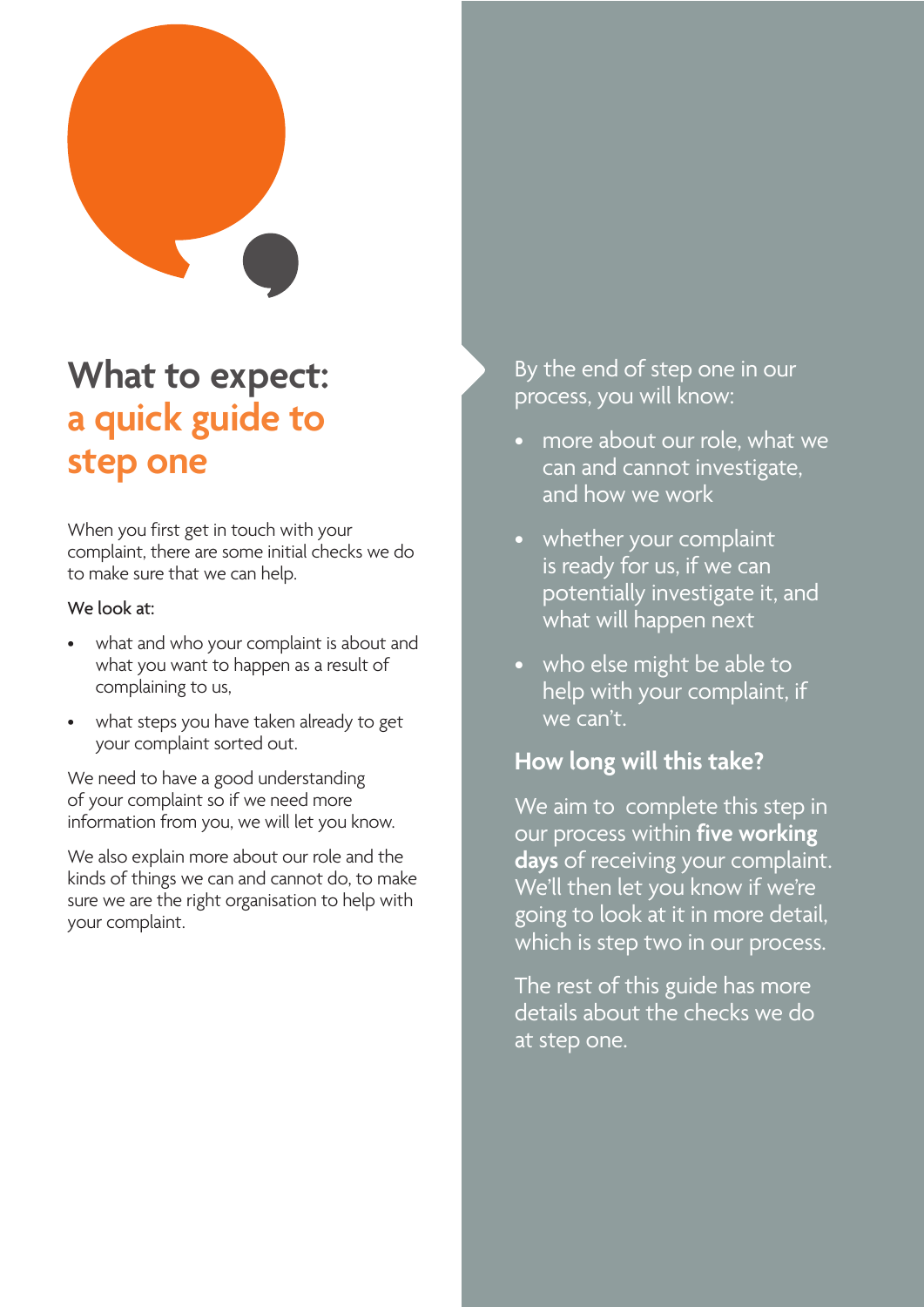# **Step one in detail**

### We look at what and who your complaint is about

The organisations we can investigate, and the types of complaints we can deal with, are set out for us by law.

When you contact us, we look at which organisation you want to complain about and whether we can investigate it. We then look at what you want to complain about, and whether the law allows us to look at those issues.

### We can investigate complaints about:

- the NHS in England. This includes complaints about healthcare from a private company that has been paid for by the NHS,
- UK government departments and some other UK public organisations. This includes organisations like the DVLA, Job Centre Plus and the Passport Office.

### These are some of the things we cannot look into:

- healthcare that is not NHS-funded
- social care
- local councils
- the police
- MPs
- commercial and contractual issues
- actions or decisions of judges
- employment matters.



We'll talk to you about what you want to happen as a result of complaining to us. We'll explain our role and the types of things we can do, as well as the things we can't do. This is so you can see what we might be able to achieve and whether this will resolve your complaint.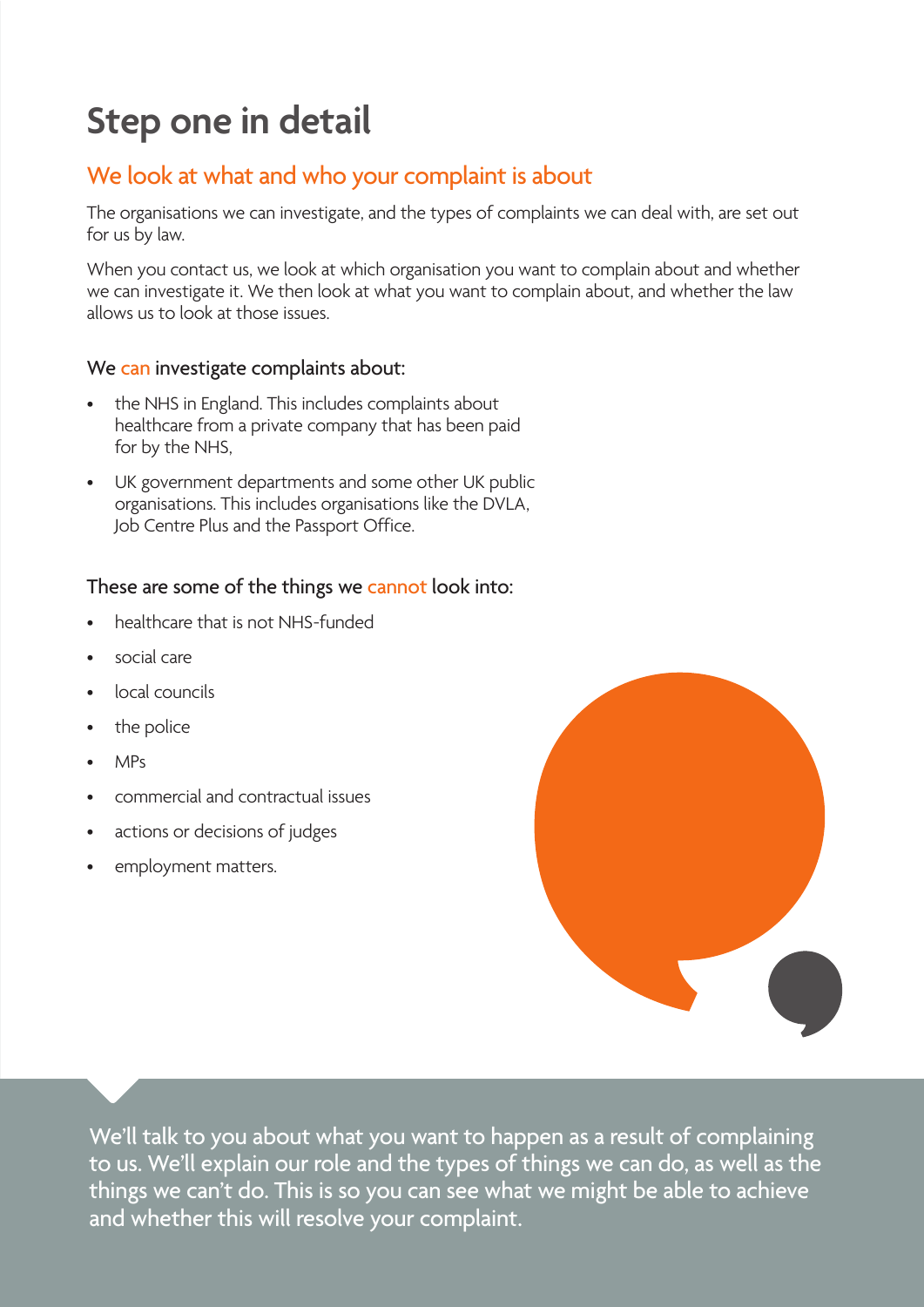

### These are some of the things we can do and some of the things we can't do.



We can ask an organisation to do certain things to put things right. This can include acknowledging its mistakes, apologising to you, or reimbursing you if you have been left out of pocket because of what happened.

We can ask an organisation to look again at a decision it has made, but only if it is clear that it made mistakes, acted unfairly, or didn't follow its process when making it.

We can ask an organisation to take action to avoid the same mistakes happening again, like reviewing its policies or procedures, guidance or standards.

### What we can do What we can't do

We can't make an organisation:

- fire or 'strike off' someone.,
- pay compensation, in the way that courts and tribunals can.

We can't make an organisation cancel or change a decision it is entitled to make as part of its responsibilities (about a benefits claim for example), or replace its decision with our own.

We can't make an organisation change its policies or procedures, guidance or standards, or replace these with our own.

If we can't help with your complaint, there will usually be someone else who can and we will give you advice about that.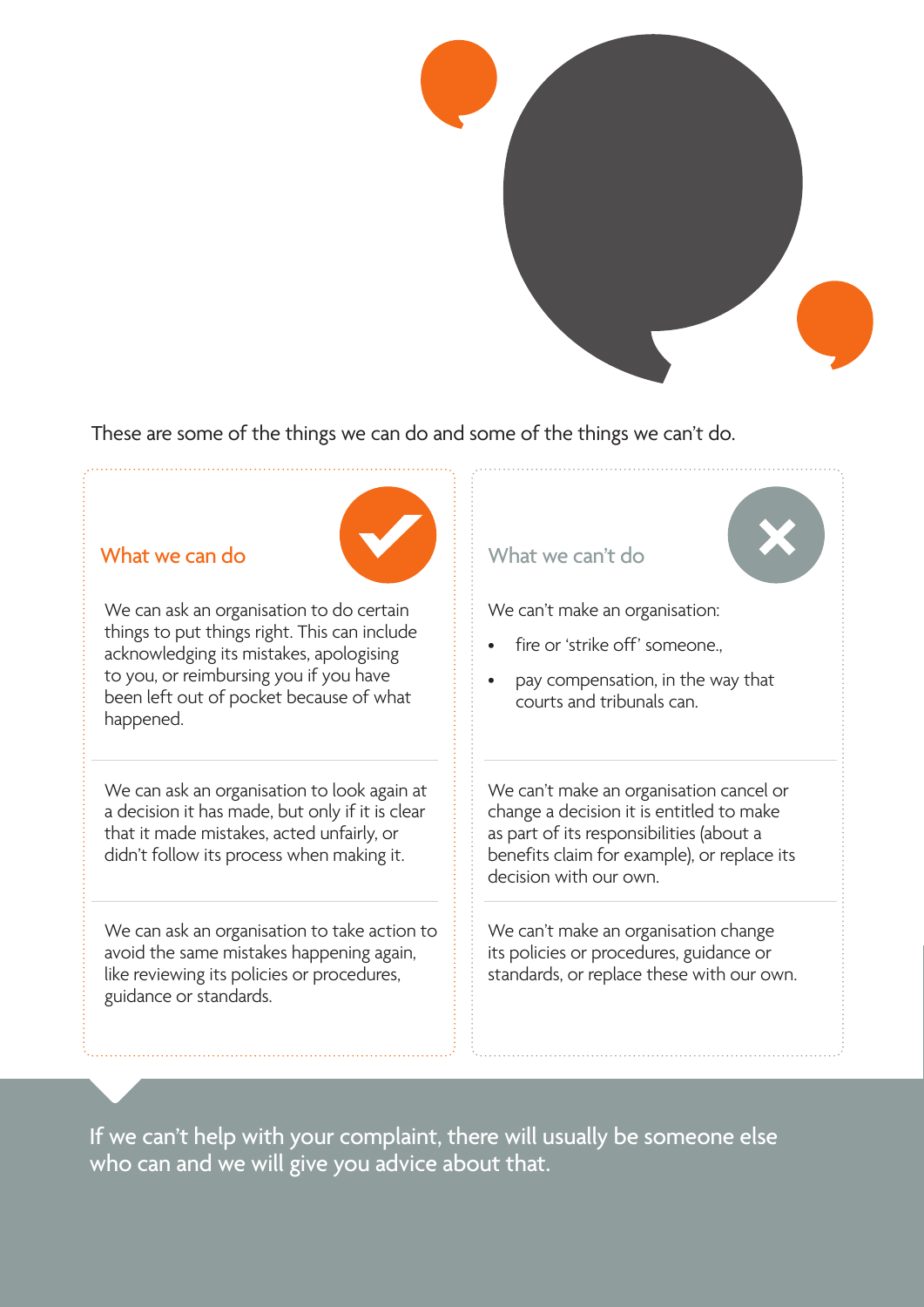### We look at what steps you have taken already to get your complaint sorted out

As we are the final stage for unresolved complaints, we would usually expect you to complain to the organisation you are unhappy with first. This is so the organisation has the chance to look into your concerns and, where needed, put things right for you.

Once you have a final response from the organisation you're unhappy with, if you don't feel your concerns have been resolved, you can then complain to us.

### If you haven't complained to the organisation yet, we can help by:

- Pointing you in the right direction to help you get started. There are some useful tips on how to complain to an organisation on our website too.
- Putting you in touch with an advocate someone who can help you to put your complaint to the organisation you're not happy with. Their services are free of charge.

### We may also be able to help if you have complained to the organisation already and:

- haven't had a response by the deadline it gave you, or
- are unsure if you have received a final response.

For example, we can ask the organisation for an update on your complaint or we can ask it to do more to deal with the issues in your complaint.

If your complaint has not yet been all the way through the organisation's complaints process, we will let you know what stages are left and what you need to do.

For complaints about some UK government departments and other public organisations, the process might include an independent review by a separate organisation set up specifically to deal with complaints about it. This is sometimes called a 'second tier'.

In some very exceptional situations, we can decide to look at a complaint before it has gone through the organisation's complaints process. But there must be clear reasons for us to do this.

For example, we might decide to do this if the relationship between you and the organisation has completely broken down, or if it is really urgent that your complaint is resolved sooner rather than later. We will talk to you about your circumstances and give you an answer as soon as possible.



### Complaints about UK government departments and other UK public organisations

If your complaint is not about the NHS, but is about a UK government department or another UK public organisation, there is one other check we have to do. We have to check that an MP has passed your complaint on to us for you. This is because the law says that complaints that are not about the NHS need to come to us through an MP.

We can help you contact an MP to do this. You can also go to findyourmp. parliament.uk to find out who your local MP is or contact the House of Commons Information Office on 020 7219 4272.